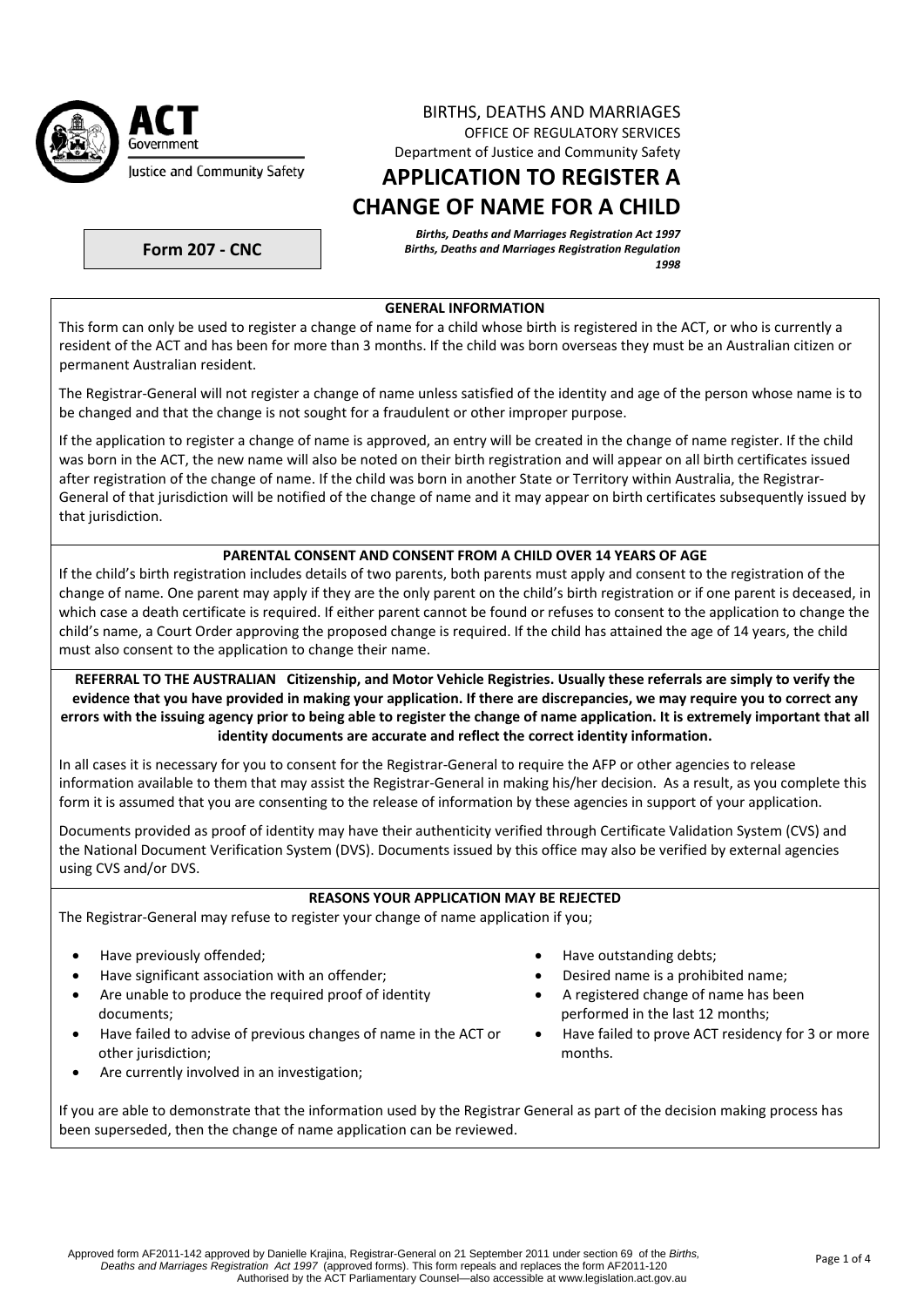#### **PRIVACY INFORMATION.**

The *Births, Deaths and Marriages Registration Act 1997* authorises the Registrar‐General to collect the information required by this form. The Registrar‐General prevents any unreasonable intrusion into a person's privacy in accordance with the *Privacy Act 1988 (C'wlth)*. The Registrar‐General may provide identifiable information to law enforcement organisations and authorised organisations that have legal authority to request information under prescribed circumstances.

#### **PROOF OF IDENTITY, RESIDENCY AND OTHER DOCUMENTATION REQUIRED**

Upon application you will need to provide sufficient evidence to allow the Registrar‐General to be satisfied of your identity.

- You must provide your child's original birth certificate.
- If born overseas, we will require a current Australian Passport, Australian Citizenship Certificate or entry visa. The entry visa must demonstrate that the applicant is a permanent Australian resident, applications will not be registered for temporary visa holders. If you are unable to provide any of these documents however you are a permanent resident of Australia, you should provide a Certificate of Evidence of Resident Status, available from the Department of Immigration and Citizenship.
- If the child is not born in the ACT, we require 3 forms of evidence, from you as the parent, proving residency in the ACT. All evidence of residency must exceed 3 months but not be older than 6 months.
- If you have previously changed your name through marriage, by registered deed poll or by registered change of name, we require evidence of those changes of name.
- Each parent must provide 3 forms of current identification upon application. At least 1 form from each parent must be from list 1 and 2 other forms of identification from list 2. In cases where a person is unable to provide enough forms of identification please contact this office.

| List 1                                                | List 2                      |                                        |                                               |
|-------------------------------------------------------|-----------------------------|----------------------------------------|-----------------------------------------------|
| Australian Drivers Licence                            | Medicare Card               |                                        | <b>Security Guard Licence</b>                 |
| <b>Australian Passport</b>                            | Credit Card or Account Card |                                        | Tertiary Education Institution Identification |
| <b>Firearms Licence</b>                               | Centrelink Card             |                                        | Department of Veterans Affairs Card           |
| Proof of Age Card                                     |                             |                                        |                                               |
| <b>CONTACT INFORMATION</b>                            |                             |                                        |                                               |
| Send completed forms to the:                          |                             | <b>Office of Regulatory Services:</b>  |                                               |
| GPO Box 158, Canberra ACT 2601                        |                             |                                        |                                               |
| Lodge in person at the Office of Regulatory Services: |                             | 255 Canberra Avenue, Fyshwick ACT 2609 |                                               |
| Office Hours:                                         |                             | 9:00am to 4:30pm Monday to Friday      |                                               |
| General enquiries telephone number:                   |                             | (02) 6207 0460                         |                                               |
| Website address:<br>www.ors.act.gov.au                |                             |                                        |                                               |
| <b>INSTRUCTIONS FOR COMPLETION</b>                    |                             |                                        |                                               |

- If completing this form by hand please use a blue or black pen only.
- This office will not accept lodgement of this form if it is not completed in full.
- Any alteration to information provided on this form must be struck through with a blue or black pen and substitute information must be clear and all parties must sign in the margin. Do not use white out.
- If you are lodging this application in person you must supply original documentation.
- If you are lodging this application in person, staff of Births Deaths and Marriages if within the office may witness signatures.
- If sending your application by post you must have documents certified as true copies of the originals by a Justice of the Peace, Solicitor or Police Officer.
- If sending your application by post a Justice of the Peace, Solicitor or Police Officer must witness all signatures.

# **FEES CURRENT UNTIL 30 JUNE 2012**

The fee to lodge an application to change a name is \$98.00. This fee is non-refundable regardless of whether your application is registered. Upon registration a further \$39.00 fee is payable to obtain the certificate of change of name or an updated birth certificate. If the certificate is to be sent by post a \$8.00 registered person to person postage fee applies, or \$18.00 if it is sent by international registered post. Payment may be made by cash, credit card, EFTPOS, money order or cheque. All cheques and money orders should be made payable to the Registrar-General. Applications paid by personal cheque will be held for 7-10 working days for the cheque to clear.

If you require further information or need advice, a language assistance service is available by phoning the Translating and Interpreting Service (TIS) on 13 14 50.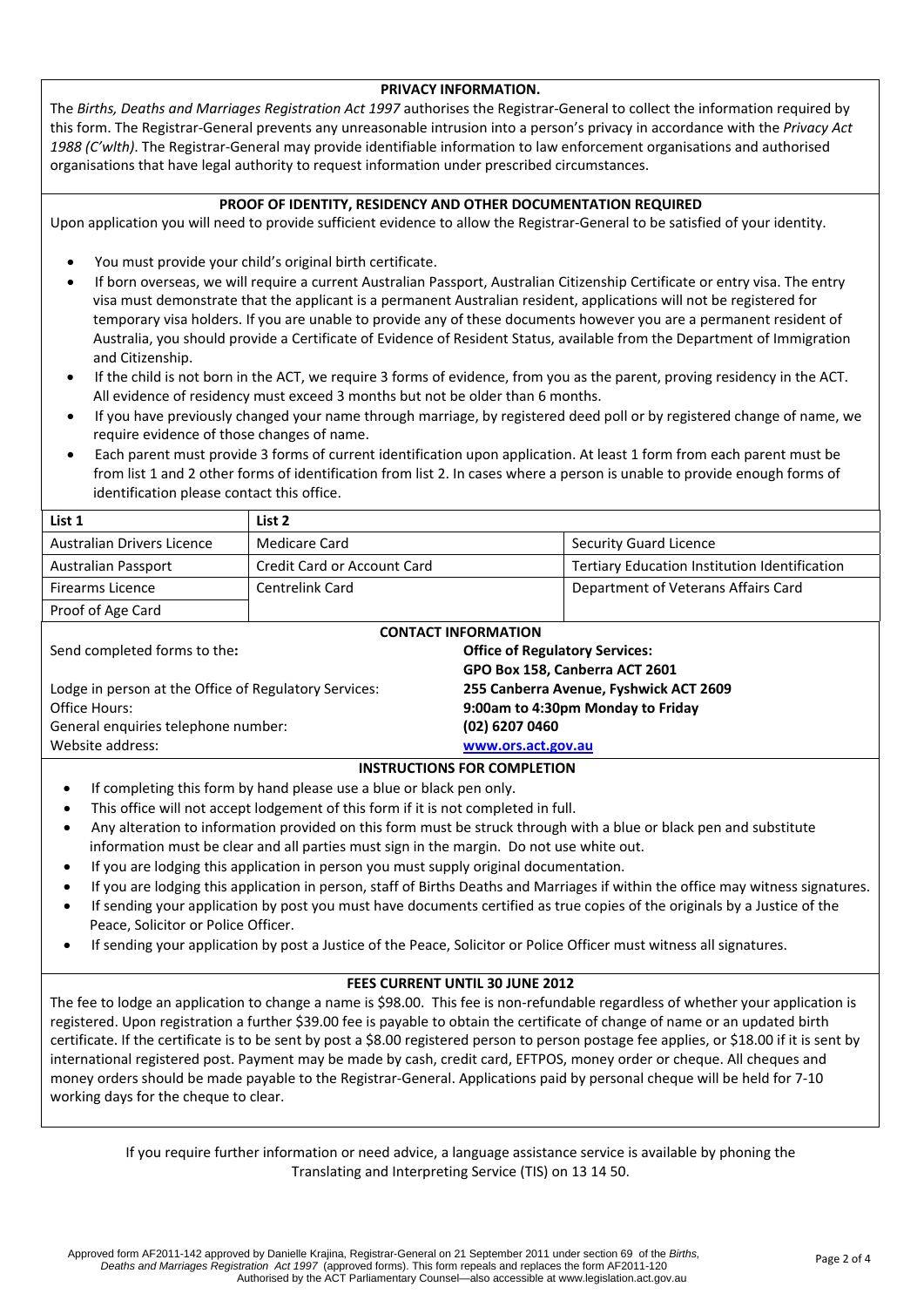| Government                   |
|------------------------------|
| Justice and Community Safety |

#### BIRTHS, DEATHS AND MARRIAGES OFFICE OF REGULATORY SERVICES Department of Justice and Community Safety

**APPLICATION TO REGISTER A**

# **CHANGE OF NAME FOR A CHILD**

Births, Deaths and Marriages Registration Act 1997<br>Births, Deaths and Marriages Registration Regulation 1998

**Registration Number**

**Applicants Contact Number** 

| <b>Surname at Time of Birth</b> |                       | <b>Given Name(s) at Time of Birth</b> |                           |
|---------------------------------|-----------------------|---------------------------------------|---------------------------|
|                                 |                       |                                       |                           |
| Date of Birth                   | <b>Place of Birth</b> |                                       | Sex                       |
|                                 |                       |                                       | $\Box$ Female $\Box$ Male |

**CURRENT DETAILS OF CHILD** (The name the child currently use)

| <b>Current Surname</b> | <b>Current Given Name(s)</b> |
|------------------------|------------------------------|
|                        |                              |
|                        |                              |

|  | DESIRED NAME (The name you would like the child to be known as after the change of name has been registered) |  |
|--|--------------------------------------------------------------------------------------------------------------|--|
|--|--------------------------------------------------------------------------------------------------------------|--|

| Surname | <b>Given Name(s)</b> |
|---------|----------------------|
|         |                      |
|         |                      |

# **DETAILS OF APPLICANTS MOTHER**

| <b>Surname</b>             | <b>Given Names</b>   |                |
|----------------------------|----------------------|----------------|
|                            |                      |                |
|                            |                      |                |
| <b>Former Names if Any</b> | <b>Date of Birth</b> | Place of Birth |
|                            |                      |                |

| <b>DETAILS OF APPLICANTS FATHER ■ PARENT</b> |  |  |
|----------------------------------------------|--|--|
|----------------------------------------------|--|--|

| $-$<br>__                  |                                        |
|----------------------------|----------------------------------------|
| Surname                    | <b>Given Names</b>                     |
|                            |                                        |
|                            |                                        |
| <b>Former Names if Any</b> | Date of Birth<br><b>Place of Birth</b> |
|                            |                                        |

**ANY PREVIOUS CHANGES OF NAME** (Includes Deed Poll, Registered Change of name or names known by use, repute)

| <b>Old Name</b>        | <b>New Name</b>                  |                |
|------------------------|----------------------------------|----------------|
|                        |                                  |                |
|                        |                                  |                |
| <b>Place of Change</b> | Method of Change (ie, Deed poll) | Date of Change |
|                        |                                  |                |

# **CONSENT OF THE CHILD IF 14 YEARS OF AGE OR OLDER**

| I consent to my name being changed to the new name that has been stated above |                                                                          |  |
|-------------------------------------------------------------------------------|--------------------------------------------------------------------------|--|
| <b>Signature of Child</b>                                                     | <b>Signature of Witness</b> (Solicitor, JP, Police Officer or BDM staff) |  |
|                                                                               |                                                                          |  |
|                                                                               |                                                                          |  |